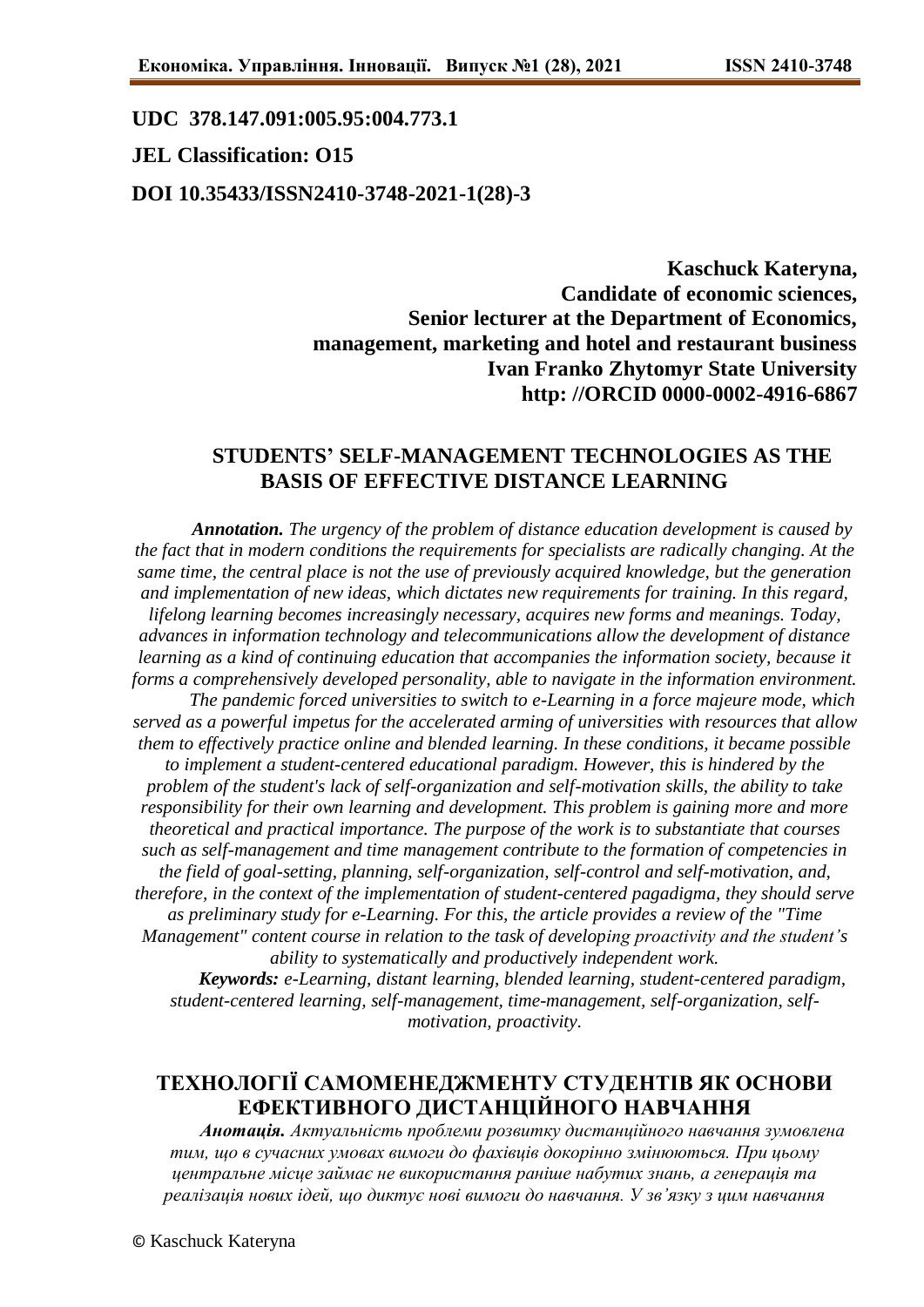*впродовж життя стає все більш необхідним, набуває нових форм та значення. Сьогодні досягнення інформаційних технологій та телекомунікацій дозволяють розвивати дистанційне навчання як різновид безперервної освіти, що супроводжує економіку знань, оскільки вона формує всебічно розвинену особистість, здатну орієнтуватися в інформаційному середовищі.*

*Пандемія змусила університети перейти на електронне навчання в режимі форсмажорних обставин, що послужило потужним поштовхом для прискореного озброєння університетів ресурсами, що дозволяють їм ефективно практикувати електронне навчання та змішане навчання. В цих умовах стало можливим реалізувати студентоорієнтовану освітню парадигму. Однак цьому заважає проблема відсутності у студента самоорганізації та навичок самомотивації, здатності нести відповідальність за власне навчання та розвиток. Ця проблема набуває дедалі більше теоретичного та практичного значення. Метою роботи є обґрунтування того, що такі дисципліни, як самоменеджмент та управління часом, сприяють формуванню компетенцій у галузі цілепокладання, планування, самоорганізації, самоконтролю та самомотивації. В статті доведено, що в контексті реалізації студентоорієнтованої пагадигми технології самоменеджменту мають бути обов'язково опановані студентами з метою підвищення ефективності дистанційного навчання. Для цього в статті подано огляд змістового модуля «Самоменеджмент» стосовно завдання розвитку проактивності та здатності студента систематично та продуктивно самостійно працювати. Ключові слова: електронне навчання, дистанційне навчання, змішане навчання,* 

*орієнтована на студентів парадигма, орієнтоване на студента навчання, самоменеджмент, управління часом, самоорганізація, самомотивація, проактивність.*

**Problem statement in general and its connection with important scientific and practical problems**. In March 2020, universities, whether they wanted it or not, were forced to switch to distant learning (e-Learning). Of course, universities, at least for the most part, have been practicing digitalization for a long time. So, according to a survey by the International Association of Universities, in the world before the start of the Covid-19 epidemic, 56% of respondents used digital technologies to a certain extent, and 31% of respondents indicated that such technologies are fully integrated into education. With regard to blended and online learning, as well as the "flipped classroom" model [1; 2], then 52% of the respondents used them to some extent, and 27% - completely [3]. However, in our article we are talking about a total transition to distance learning for an indefinite period. Therefore, at the initial stage, universities faced a variety of problems – from servers "falling" from overloading to teachers "falling" from fatigue.

From the standpoint of administrative and managerial personnel, the work of teachers should have become much less, but in practice everything turned out to be exactly the opposite. The student contingent studying full-time education was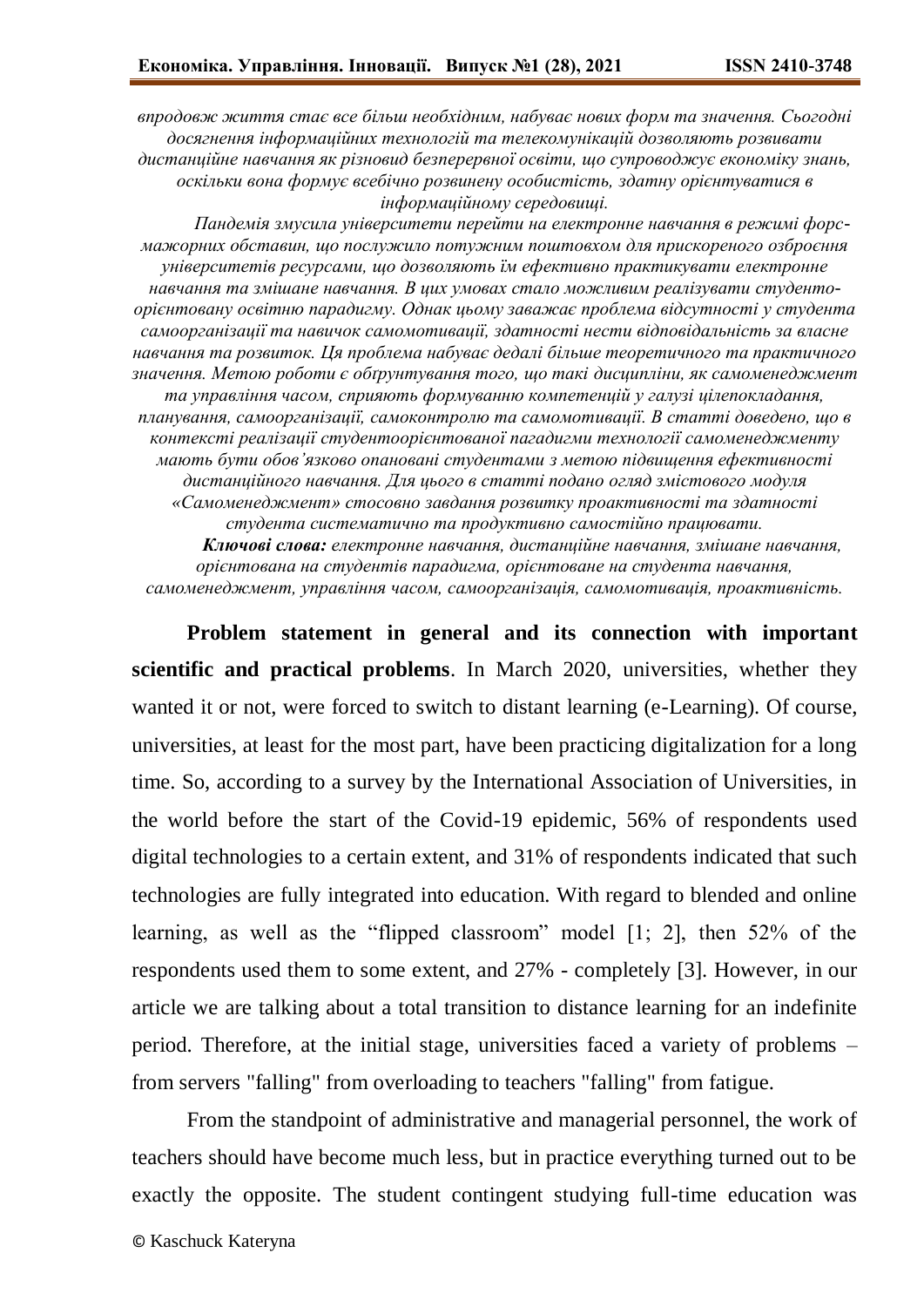clearly not happy with the forced distance. Parents who were afraid that their children would receive less knowledge, especially when it came to non-budget education, were also nervous. Therefore, the teachers were careful to ensure that the students were sufficiently busy. Assignments multiplied, were completed by students at a convenient time for them, and were sent to teachers at very different times. In fact, the teachers were "filled up" around the clock with incoming work, which had to be promptly checked and commented in detail, providing feedback.

At the same time, thanks to the experience gained, universities have made a real breakthrough in the use of distance learning technologies and significantly "pumped up their muscles" in terms of preparing the relevant content. The situation with the coronavirus, on the one hand, drives us into stress, and on the other hand, it allows us to experience and make the most of those technologies that we have been gradually introducing at our university for a number of years [4].

Today, universities are much more equipped with resources for the implementation of distant learning, which they will certainly strive to use. Given the fact that the covid-19 epidemic is still in full swing, it is possible that universities will again be forced to switch to distance learning, or at least to the socalled blended learning, the idea of which is not new, but the moment for its introduction and widespread rooting is now the most suitable. In addition, this educational technology allows you to get closer to implementation of the modern pedagogical paradigm of student-centered learning [5; 6].

Student-centered learning represents a type of thinking and culture of a higher education institution, as well as a teaching method that is strongly associated with and reinforced by constructivist theories of learning. Studentcentered learning is characterized by innovative teaching methods that stimulate learning in collaboration between teachers and learners and take students seriously as active participants in their own learning, developing transferable skills such as problem solving, critical thinking and reflective thinking.

© Kaschuck Kateryna **Analysis of recent research and publications.** Topics of higher education publications relate mainly to seven topics: online learning; internationalization of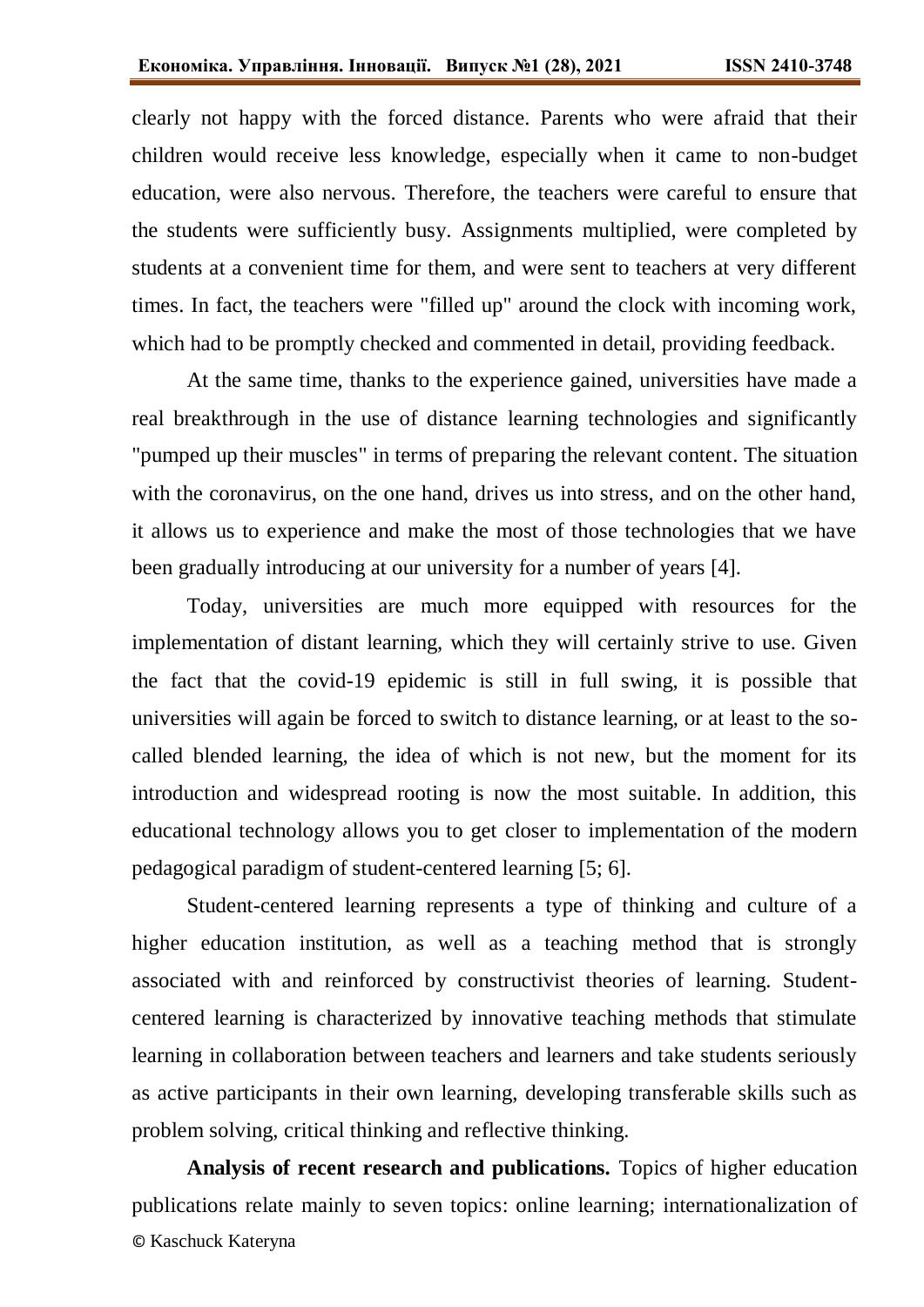education; scientific research and conferences; finances; strategy, quality of education and interaction with the state [2].

On a global scale, UNESCO scientists are most actively involved in the issue of forced distance learning. They note that most applicants for higher education at all levels have become virtually isolated in the cities, it is the cities that have taken a "front line" in the fight against new challenges and problems [3]. One of the methods is the formation of so-called "Learning cities", i.e. cities that effectively mobilize resources for education, rethink learning in households and civil society, use modern technologies for online learning through which the city has the potential to expand opportunities. and social integration, economic development, cultural prosperity and sustainable development [4].

Within the framework of the concept of "Learning cities" it is important to provide not only formal but also non-formal education for all comers. Those cities that have integrated non-formal education programs through collaboration with local organizations and firms have expanded the potential for urbanization into "learning cities". Examples of such collaboration among local government structures or with the involvement of other private organizations are: the opening of free courses for students and pupils of schools or the free use of online library catalogs. In addition, the development of such online or digital programs is aimed at changing people's behavior and way of thinking, which has become a priority during the rapid spread of the pandemic [5].

**The purpose of the work** is to analyze features of the student-centered approach to distance learning in system of higher education and to define advantages and lacks of its functioning.

**Presentation of the main research material**. Distance learning is based on a competency-based approach, the requirements of which are best met by the student-centered learning paradigm. This paradigm assumes the active participation of the student in education. It belongs to the constructivist models that put the student at the forefront of the educational process.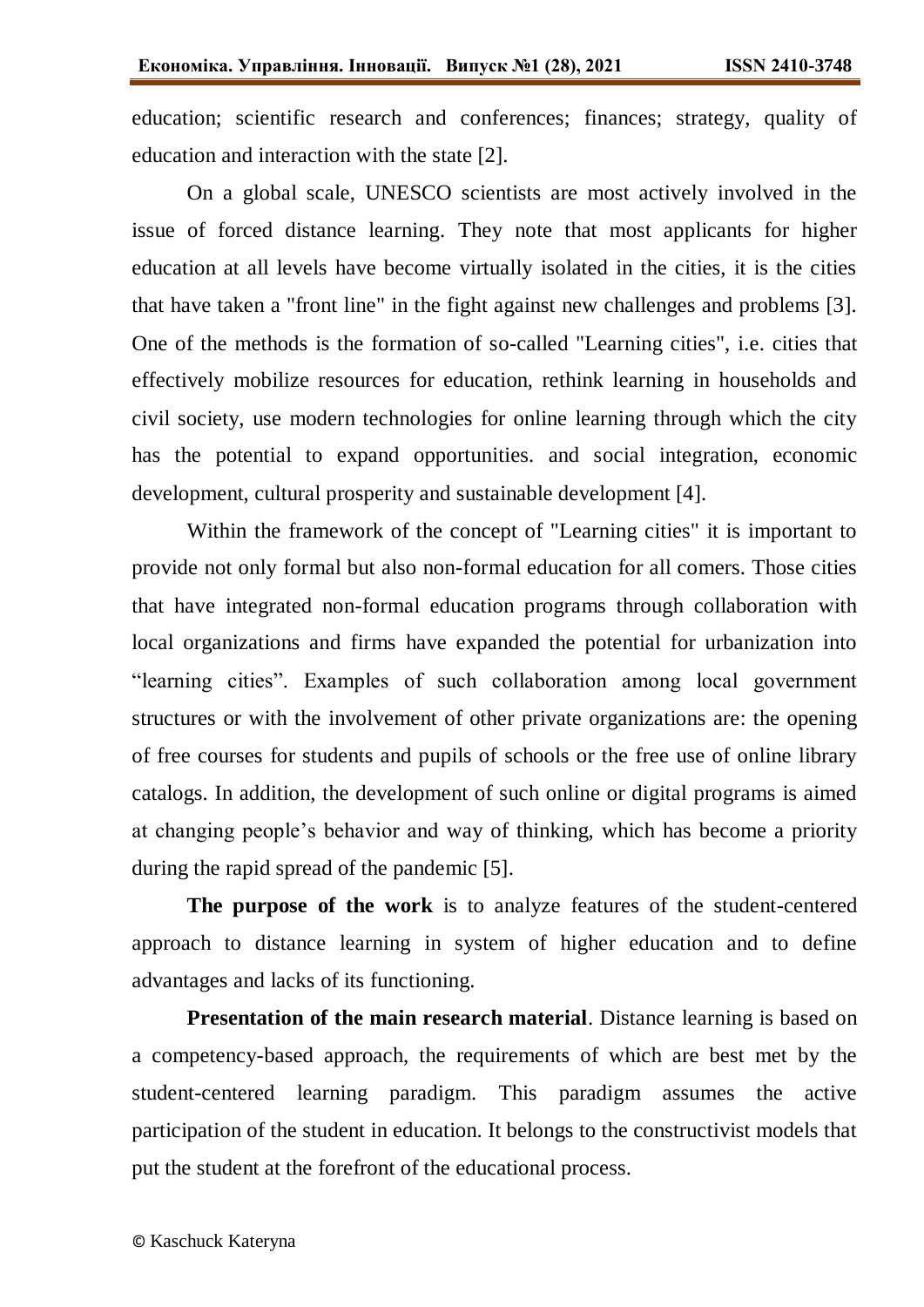"Constructivists proceed from the fact that the source of development of students is interaction with the environment, which gives them the opportunity to self-develop" [8]. Within the framework of constructivist models, much attention is paid to productive learning [9], in which the indirect transfer of knowledge from the teacher to the student dominates [10], and independent discovery of new knowledge by students in the process of working with information, project activities, reflections and discussions. All this requires a fundamentally new approach to the creation of teaching materials, to the organization of the educational process, to the professional qualifications of a teacher.

The role of the teacher changes: from the lecturer - to the moderator and facilitator, from the mentor  $-$  to the mentor who helps the student to effectively search for information and master the educational material on his own. But that's not all. The main thing is that in this paradigm, the student independently forms his educational trajectory, which, in essence, requires the implementation of individually oriented learning.

In full-time education today, such an approach desperately conflicts with the universally accepted flow-group organization of training, but in the conditions of e-Learning, an individually-oriented organization of the educational process is no longer a utopia.

Its effectiveness directly depends on the motivation of students, their approach to learning, as well as on the ability to master the material on their own, and this primarily concerns learning in the e-Learning environment [8]. In theory, constructivism attracts many supporters, but in practice, regulations still dominate in our country, which is focused not on the student, but on the teacher as a communicator of knowledge.

© Kaschuck Kateryna Accordingly, the main attention is paid to his ability to qualitatively transfer knowledge, as well as educational and methodological material, its completeness and sufficiency for students to receive ready-made knowledge. At the same time, it turns out that an indicator of the quality of education is how accurately the student reproduces this ready-made knowledge. Hence the well-known difficulties with the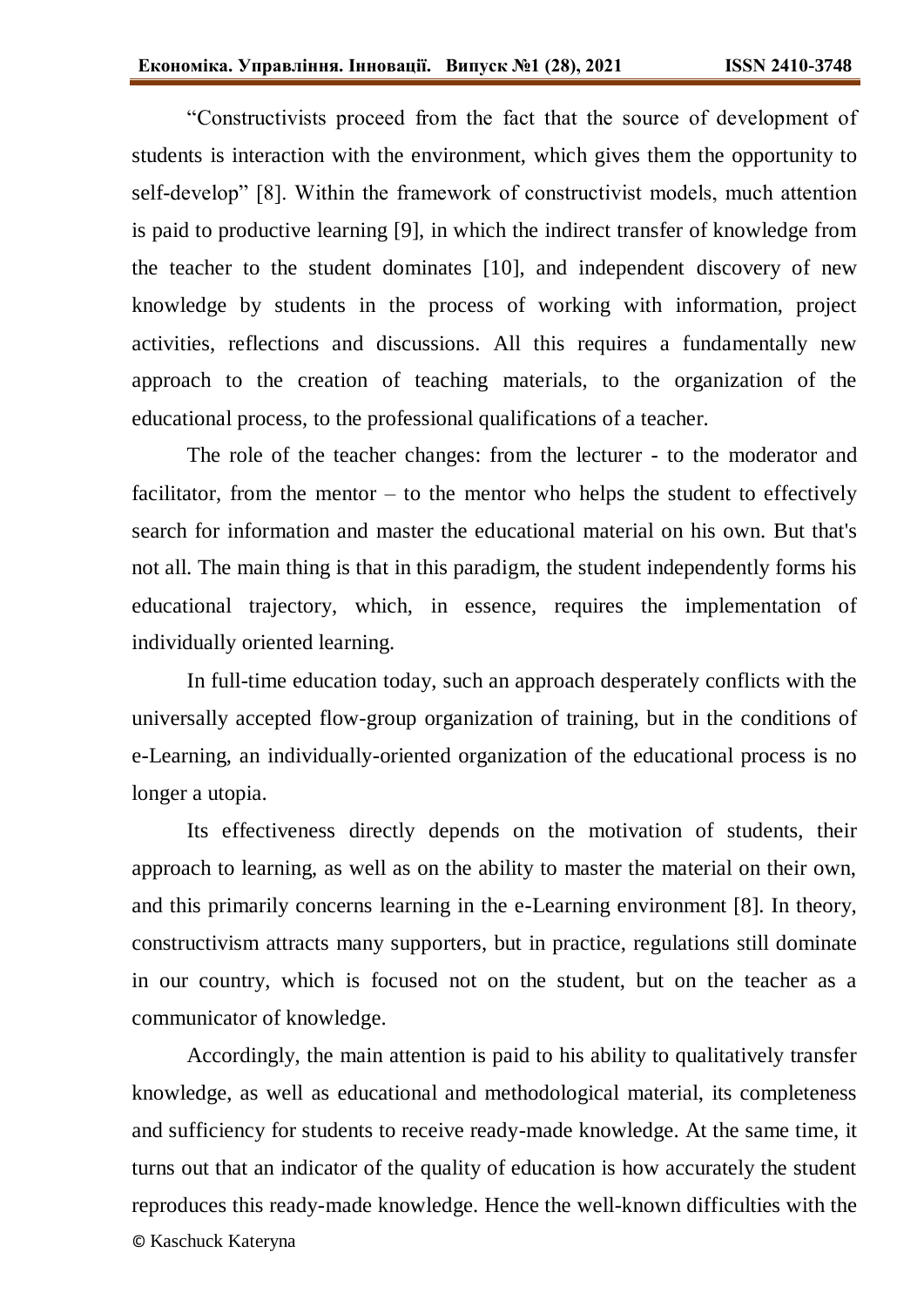implementation of the competence-based approach, since it concentrates precisely on the results of education, which are not understood as the sum of acquired knowledge, but the readiness to apply it to solve certain life situations.

The problem is that it is almost impossible to develop this ability without serious independent work of students. And it turns out a vicious circle: as a result of instructive learning, the student does not acquire the skill of active independent work, leading to the formation of new knowledge and personal experience, and without this skill, constructive learning, in particular, the implementation of an individual educational trajectory is problematic. As for e-Learning, the distance learning technology itself presupposes active independent work of students and, accordingly, motivation for it (Fig.1).



Figure 1. The chain of distant learning technology

According to a number of experts, it is with this ability to work independently that the situation is very unfavorable [5]. It remains only to agree with the opinion that the majority of students do not have a coherent life strategy, and therefore they are not able to take the maximum necessary knowledge out of the walls of universities. Having entered the university, the student, in theory, should begin to independently plan his studies, work (if any) and distribute the loads associated with them. However, not everyone is so perspicacious.

With a personalized, result-oriented organization of training, the student masters the educational program according to the individual curriculum. A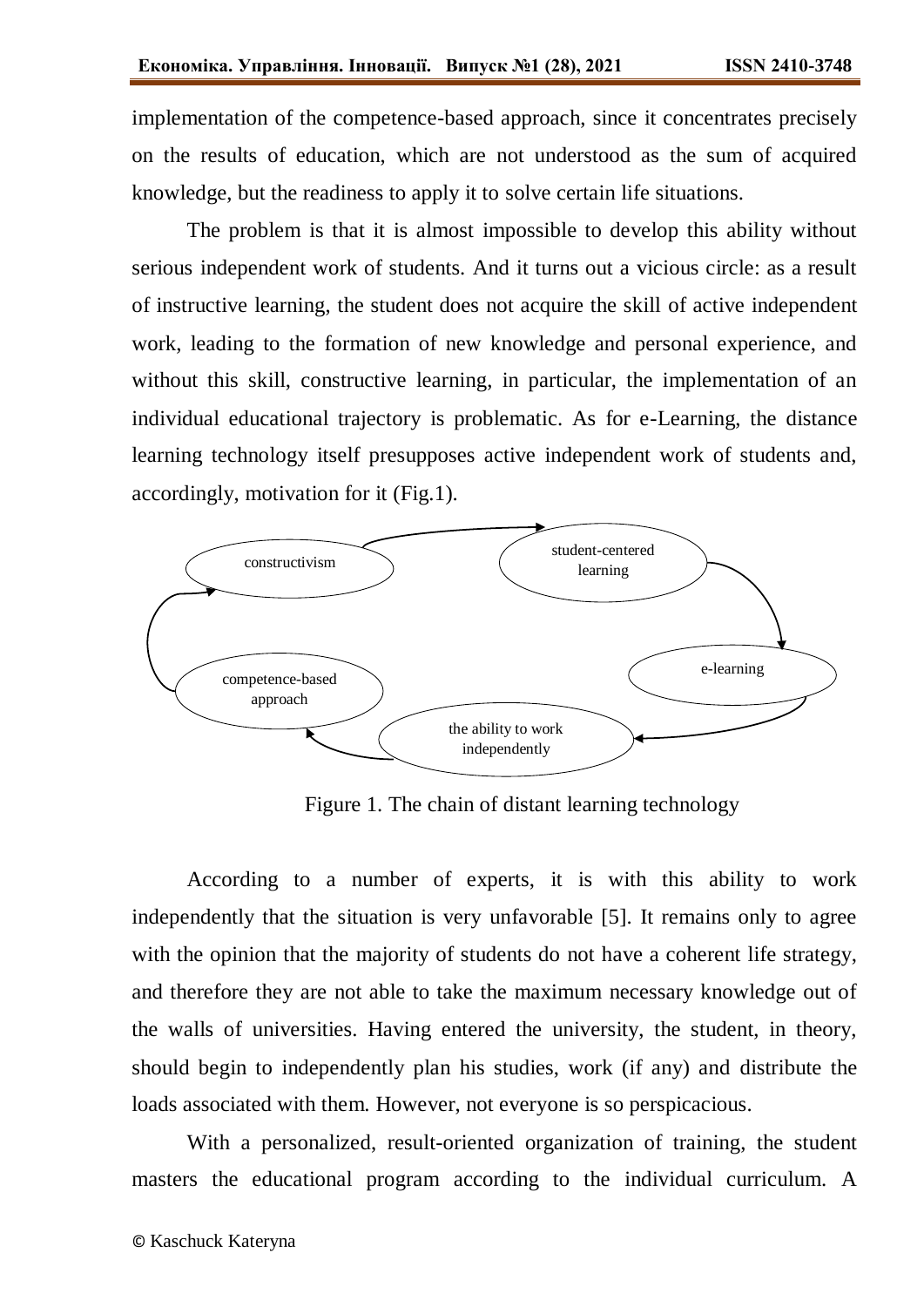systematic analysis of their goals, the fulfillment of their obligations, preparation and adjustment of their plans lead to the fact that the student becomes more organized, learns to manage his time. He consciously masters the ability to learn [14]. We believe that the student is able to systematically analyze his goals (and, first of all, set them), fulfill the obligations assumed (and be responsible for them), plan and adjust the program of action only if he already has the competence to selfmanagement and, in particular, time management.

These abilities can be learned by mastering the discipline "Selfmanagement". Training companies offer the implementation of programs for this course, since it is most in demand by entrepreneurs. In higher education programs, the elements of self-management are scattered, and if taught, then in a variety of disciplines – from general management to business image. True, in some universities the importance of this course is recognized. So, at the Zhytomyr State University named after I. Frank on specialty 073 "Management" is taught the course "Management and self-management" [6].

The essence of the course is very simple: in self-management, the main functions of management should be applied in relation to the person himself. The main functions of management are planning, organization, motivation and control. Therefore, he must possess the competencies of his own time effective planning, self-organization, self-control and self-motivation. Actually, these are the tasks that time management sets for itself, since the personal and team effectiveness of a person presupposes possession of the listed skills. Therefore, the lion's share of the didactics of the «Management and self-management» course is time management. The structure of the course includes consideration of such important issues as prioritization, self-motivation, goal setting, timing and time absorbers, planning, and review and control of tasks. In addition to competencies in the field of time management, self-management involves the development of soft skills such as energy management, creativity management and communication management.

© Kaschuck Kateryna We consider it necessary to consider the possibilities of time management in terms of the formation of competencies necessary for effective self-study in the e-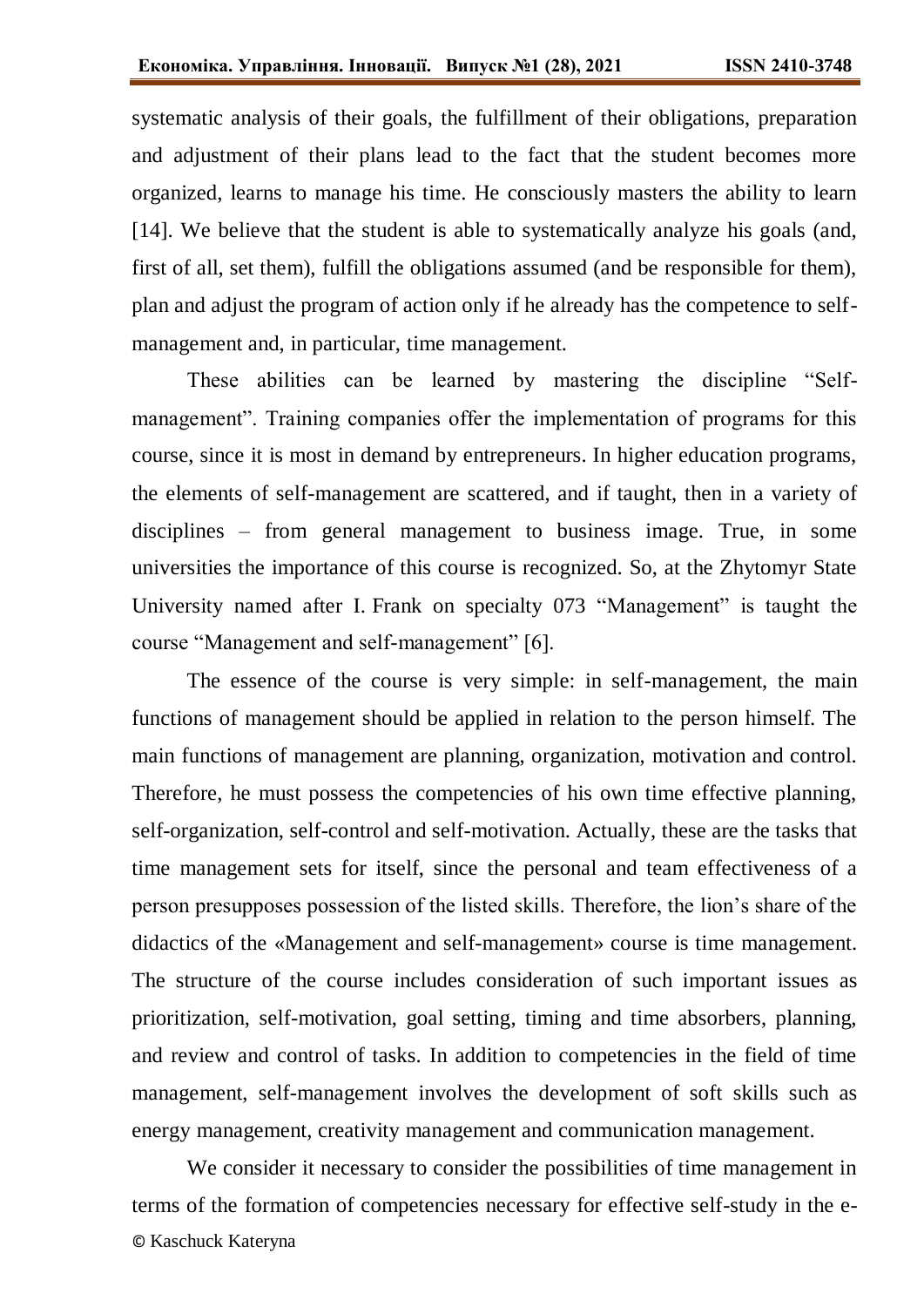Learning environment. For the independent formation of an individual educational trajectory, the student must first of all have the skill of goal-setting. Often this does not happen, since not all students think proactively and build their lives on the basis of their goals [7]. Many, unfortunately, implement a reactive life strategy and live "as it develops", "as it turns out." That is why the topic of personal goal-setting in the time management course is at the forefront. Obviously, considering the topic of goal setting is not a prerogative time-management. So, in the course of general and strategic management, goal-setting is considered according to the Western SMART system, which designates the criteria for meeting the requirements for setting a goal. As for personal goal-setting, it is advisable to consider not only SMART criteria, but also a number of others, for example: how much the achievement of a goal depends on you personally, do you have the necessary resources, is your goal environmentally friendly?

In addition, it is necessary to consider also the so-called "non-projective approach" [12], implying work not with goals, but with meta-goals. It should be noted that the consideration of goal-setting technologies is preceded by work on the crystallization of personal values. It is important that the linking of "values" to "life goals" radically changes the students' understanding of this concept in principle. The fact is that in every self-respecting company, work has been carried out to determine corporate values designed to unite employees and promote their incorporation.

In practice, this work is carried out, as a rule, by invited PR specialists, and it ends with the posting of these values on the company's website. As a result, values remain a declaration and are perceived, in particular, by students as a Western delicacy, for some reason, desperately being implemented in Ukrainian companies. Working out the concept of "value" on personal examples radically changes the ideas of students, which subsequently apply to corporate values, be it the values of an educational organization or the company in which they work. And at the stage of training, this makes it significantly more meaningful and conducive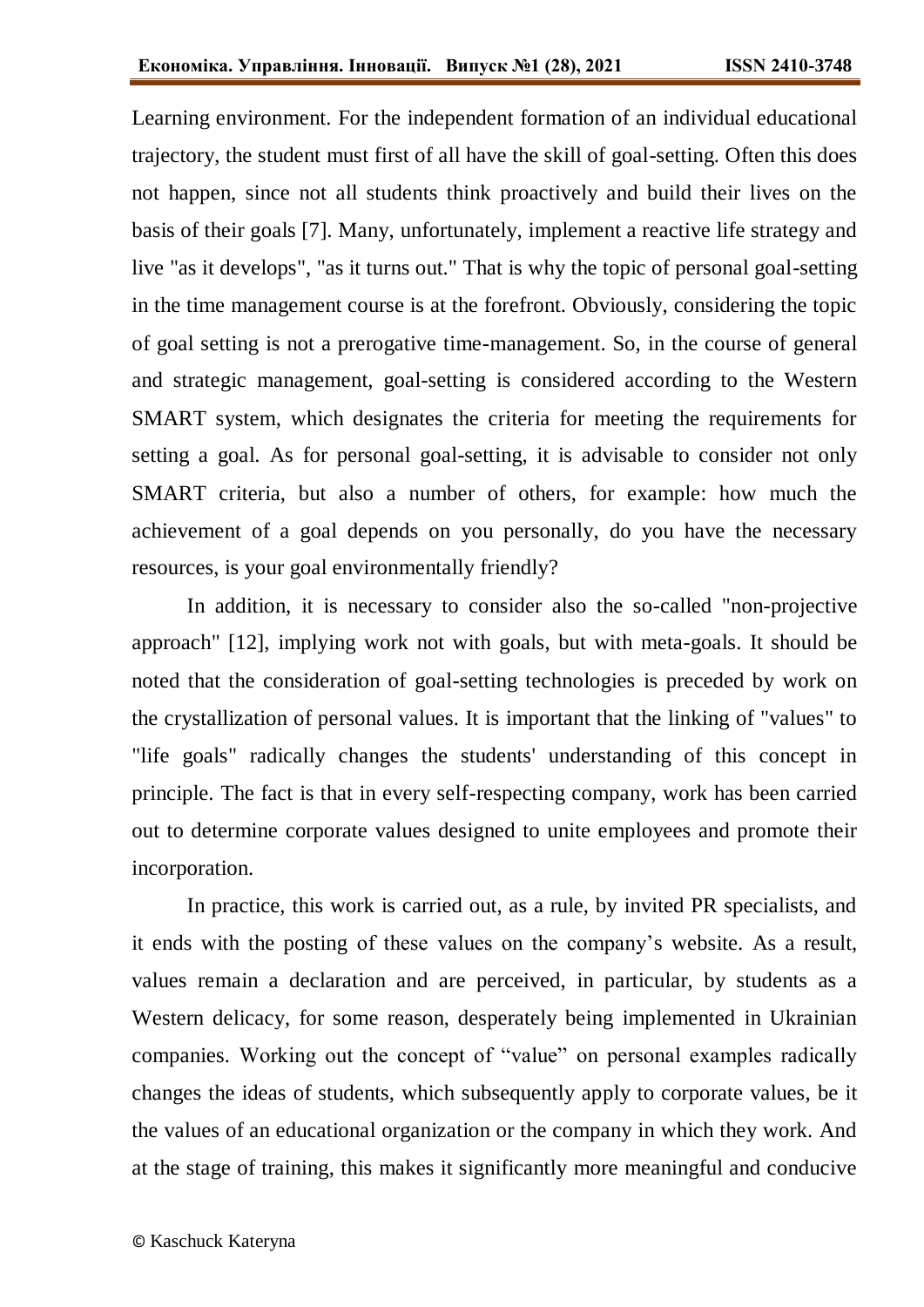to greater proactivity of students in building life plans in accordance with the set goals.

Logically, different planning technologies should be considered with students further, but not everything is so simple. The fact is that students tend to overestimate the available time resource [18], and therefore they use it very wastefully. Therefore, the topic of timekeeping and time absorbers is considered secondarily. Note that it is especially relevant in the conditions of remote learning, and even remote work, since a clear tracking of the time for certain types of activity disciplines both the student and the teacher. In addition, timing develops a sense of time and efficiency, which is invaluable in independent work.

Only after the student has learned to "feel the time", find its reserves and resist the time absorbers, do we move on to the study of planning technologies. Note that priority is given to tools for flexible, adaptive planning, which are especially relevant in the face of uncertainty and constant changes, for which today's life is so rich. As a result, students learn ways of planning their time, which will allow them to always be able to do the main thing, regardless of newly emerging circumstances and tasks. This is extremely important for individuals practicing on their own, as distractions unfortunately arise regularly.

Technologies for reviewing and controlling tasks is a particularly favorite topic at corporate trainings for managers, and this is no coincidence – review does not allow you to forget about tasks, control ensures tracking of their implementation. With regard to self-management, these functions are no less relevant, especially in the conditions of independent work. Simple and convenient tables and charts, which can be kept on paper and electronic media, allow you to keep your head busy with strategically important activities, and not with routine.

© Kaschuck Kateryna Considering the technologies of time management, one cannot but touch upon the topic of priorities, and we consider it from two angles – from the point of view of eliminating unnecessary things and concentrating on the main thing. Sifting out the excess allows you to "recover" from excessive reliability, and concentration on the main thing - to focus on vital issues, the solution of which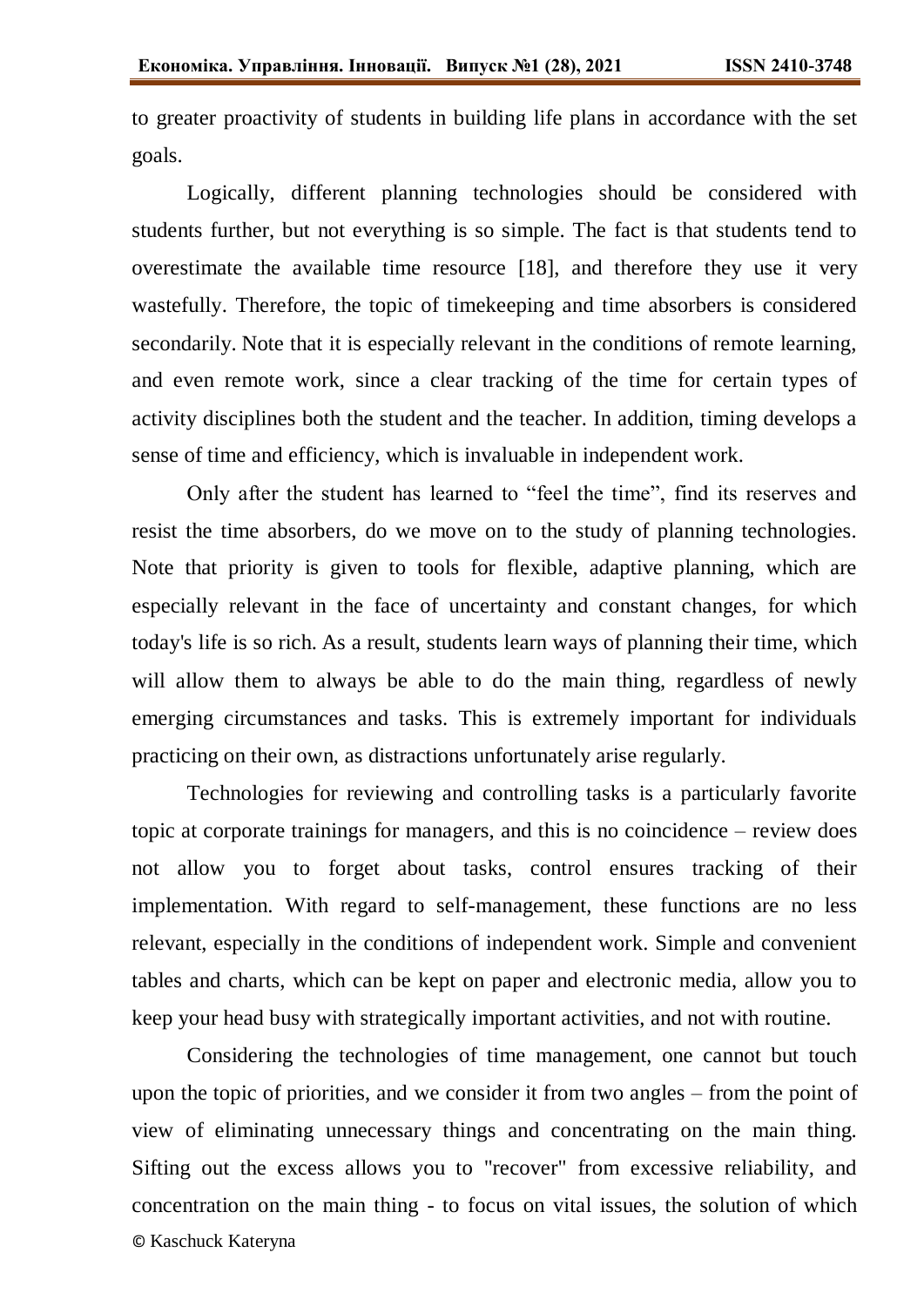will bring the achievement of the goal closer. In the process of studying the course of time management, students master more than 30 practical methods of organizing time, which contribute to increasing its efficiency.

The task is to form a habit of using certain tools as needed. This habit is best developed in the game. To do this in time management there are techniques for working with tasks that you don't want to do at all. These can be huge and complex tasks, or small but unpleasant ones. The tools that allow you to painlessly cope with these kinds of tasks allow you to gradually form the habit of overcoming procrastination and consistently and continuously move towards your goal.

We believe that a time-management course, and ideally a self-management course, should serve as the basis for preparing for e-Learning and is ready to cope with the task of forming the competencies of goal-setting, planning, control and self-motivation – in short, everything that is necessary for effective independent work.

It is obvious that the result of a student's independent work is completed assignments that are sent to the teacher. It is equally obvious that the student carries out this independent work exclusively at a convenient time for himself. And, of course, he expects immediate feedback, resolutely not interested in how comfortable it is for the teacher to "drop everything" and start checking his work.

Since this time often approaches the deadline, the student is nervous about the lack of an immediate response, and the teacher, overwhelmed with work, physically does not have time to check everything in time. And that is not all. A fairly common situation in e-Learning is that a student simply misses the time for completing assignments and even the test time, possibly due to real workload. Of course, sooner or later, rather late, the student goes to connection and begins to take the teacher by starvation.

The militant student argument "I need a credit, otherwise I'll be expelled" completely interrupts the counter teaching arguments "very busy", "other things", "I have a day off". However, it also happens in another way, when students send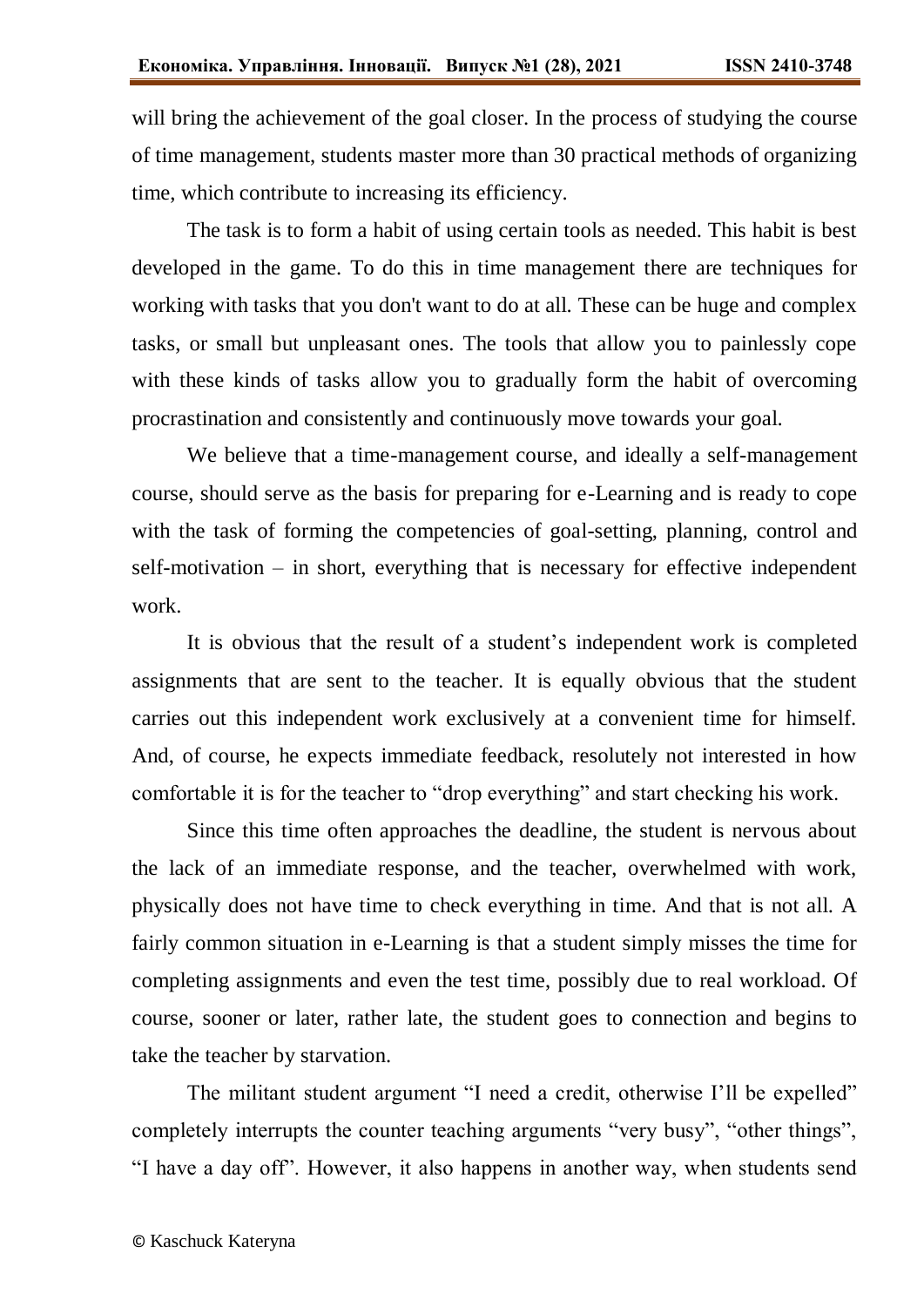their work on time, and the teacher, on the contrary, does not have time to look at these works and give feedback.

Therefore, a digital corporate culture should be formed in an educational organization. This is not only a digital educational environment, it is also the rules, regulations and standards of interaction in this environment of the administration, faculty and students. In particular, it is necessary to regulate the observance of the work schedule, the timing of the response to the letter, the provision of feedback. Then student-centered learning in the e-Learning environment will be comfortable and effective for both students and teachers.

**Conclusion**. It is obvious that e-Learning and blended-learning will remain in our lives forever. It is also very likely that student-centered learning with the development of e-Learning will spread, and over time will be introduced into traditional education programs. It is not yet clear how this will become real - it is extremely difficult, if not impossible, with the flow-group organization of training.

Productive learning is a daily reality. Therefore, children come to universities today, for whom productive learning is daily activities in schools that have introduced a developing educational system. That is, many children have already learned to think and discover new knowledge on their own. And the main task now is to accustom them to productive independent work aimed at the implementation of personal plans in accordance with the set life goals.

The Time Management course is quite capable of coping with this task as a basis for preparing for the transition to e-Learning. Topics of this course can be included as a key component in the course "Management" along with topics such as energy management, creativity, communication skills. The influence of these topics on the development of students' ability to work independently and, as a consequence, on the efficiency of their work, of course, also exists, and this topic is still waiting for its detailed consideration.

## **References**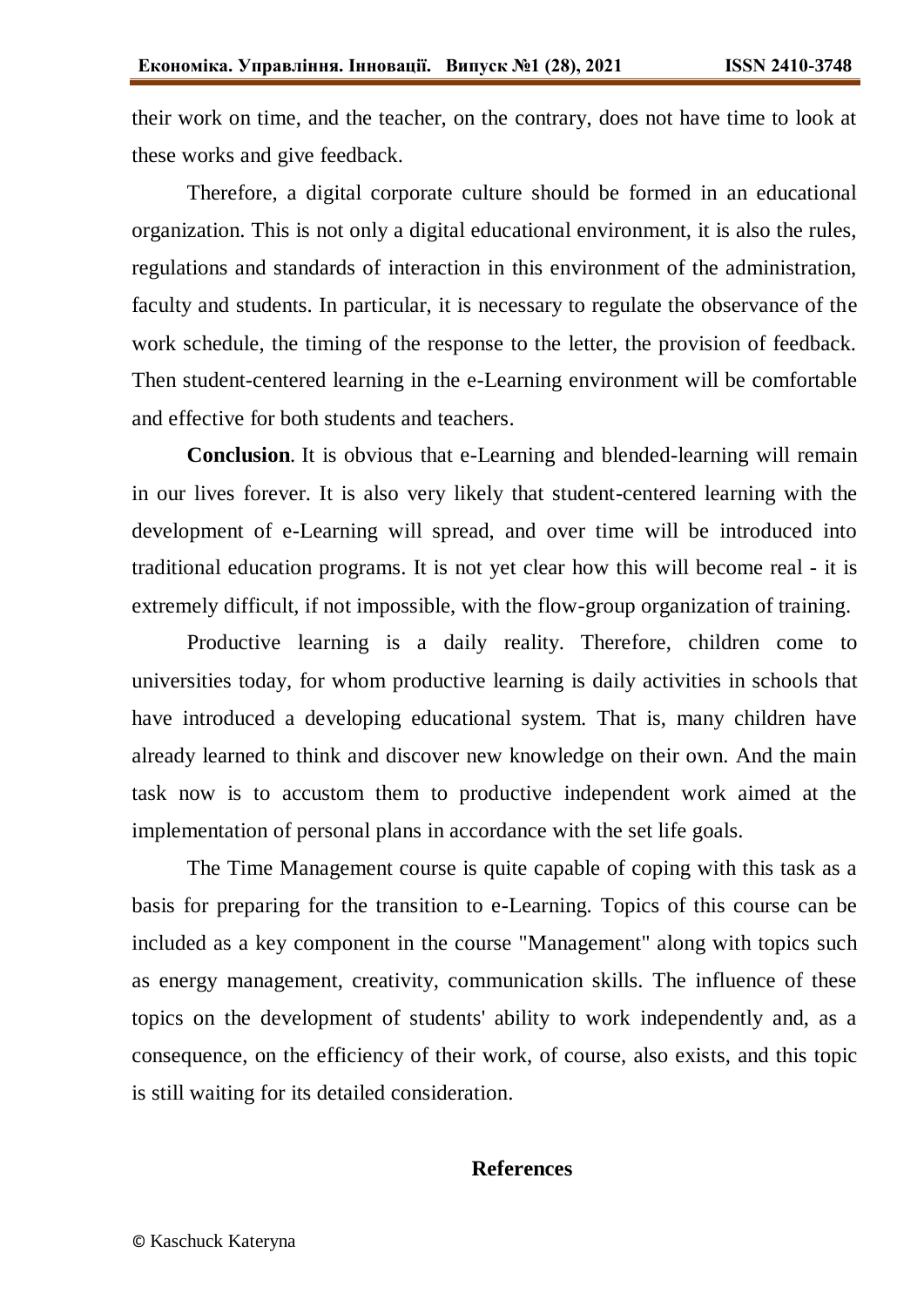1. Webinar of UNESCO "Learning Cities respond to COVID-19". Retrieved from https://en.unesco.org/events/webinar-unesco-learning-cities-respond-covid-19 [in English].

2. Bakirov, V., & Oharkov, M. (2021). Pandemiia mozhe nazavzhdy zminyty vyschu osvitu [A pandemic can change higher education forever]. *Dzerkalo tyzhnia – Mirror of the week.* Retrieved from https://zn.ua/ukr/EDUCATION/pandemijamozhenazavzhdi-zminiti-vishchu-osvitu.html [in Ukrainian].

3. Annual Report 2019 of UNESCO "UNESCO Institute for Lifelong Learning". Retrieved from <https://uil.unesco.org/uils-annual-report-2019> [in] English].

4. Site of UNESCO "Learning cities: Drivers of inclusion and sustainability". Retrieved from https://uil.unesco.org/lifelong-learning/learning-cities/learningcities-drivers-inclusion-and-sustainability [in English].

5. Bergmann, J., & Sams, A. (2014). Flipped Learning: Gateway to Student Engagement. International Society for Technology in Education. Washington, DC: Eugene [in English].

6. Jensen, T. (2019). Higher Education in the Digital Era. The Current State of Transformation Around the World. International Association of Universities. P. 28-42. Retrieved from https://www.iauaiu.net/IMG/pdf/technology\_report\_2019.pdf [in English].

7. Attard, A., Di Iorio, E., Geven, K., & Santa, R. (2010). Student Centered Learning. An Insight into Theory and Practice. Bukarest: Education International, European Students Union, 82 p. Retrieved from http://www.ehea.info/Upload/document/consultive/esu/2010\_T4SCL\_An\_Insight\_ Into\_Theory\_And\_Practice\_565074.pdf [in English].

8. Wulf, C. (2019). «From Teaching to Learning»: Characteristics and Challenges of a Student-Centered Learning Culture. In: Mieg H.A. (Ed). Inquiry-Based Learning – Undergraduate Research. Springer, Cham, pp. 47-55 [in English].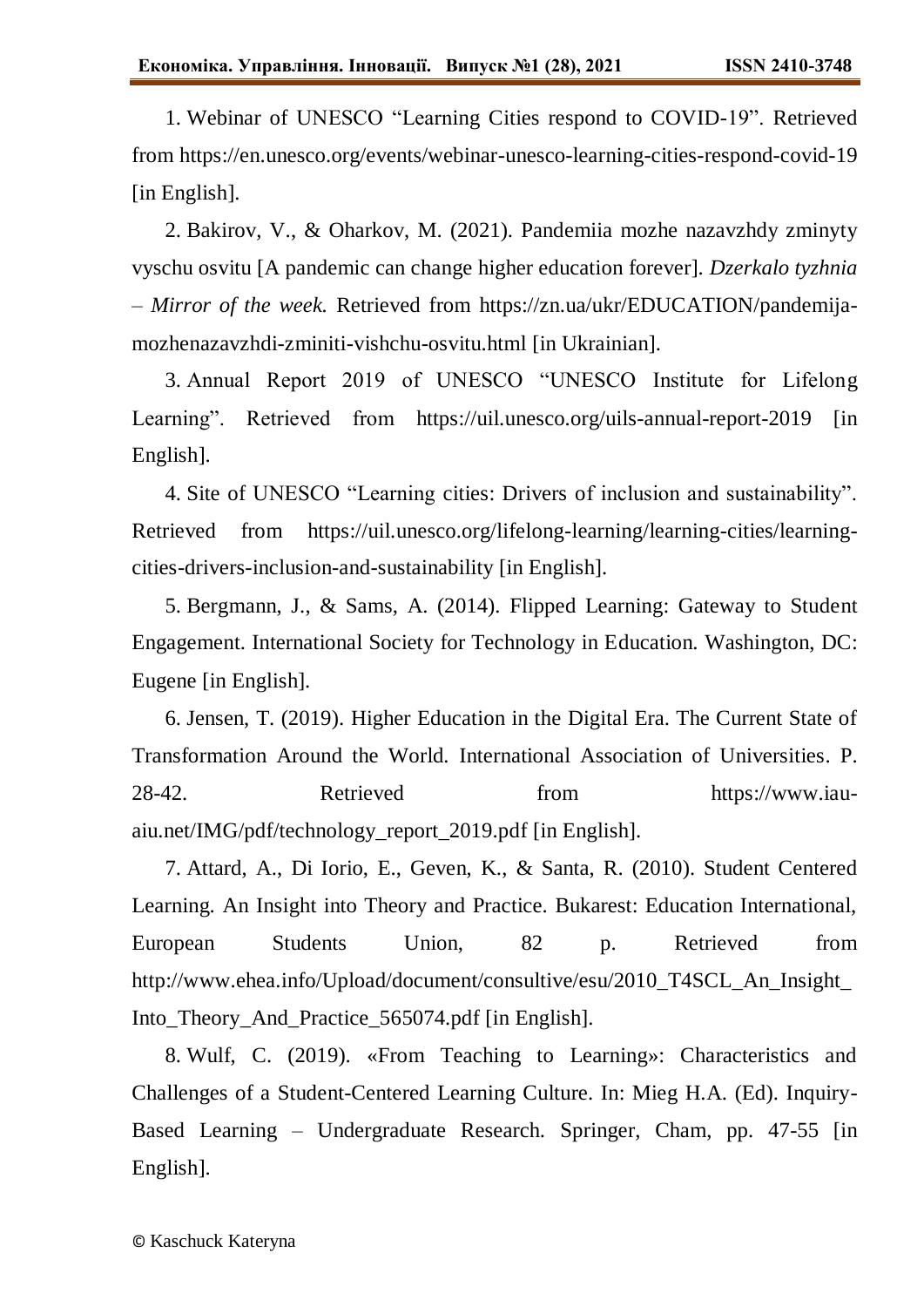9. Site of UNESCO "Supporting teachers and education personnel during times of crisis". Retrieved from https://unesdoc.unesco.org/ark:/48223/pf0000373338 [in English].

10. QS (2020). "How Covid-19 is Impacting Prospective International Students Across the Globe". Higher Education Policy for Minorities in the United States. Retrieved from http://hdl.handle.net/10919/98431 [in English].

11. Portal «Vyscha osvita» [Portal Higher Education]. "*Dystantsijne navchannia" [Distant learning]*. Retrieved from http://vnz.org.ua/dystantsijnaosvita/pro [in Ukrainian].

12. Oleshko A.A., & Bondarenko S. M. (2020). Udoskonalennia systemy dystantsijnoho navchannia u vyschij shkoli v umovakh pandemii covid-19 [Improving the system of distance learning in higher education in the context of the COVID-19 pandemic*]. Materialy mizhnarodnoi naukovo-praktychnoi konferentsii – International scientific-practical conference*. (pp. 78-79). Kyiv: Kyiv National University of Technologies and Design [in Ukrainian].

13. Site of the State Service for the Quality of Education of Ukraine "Informatsijno-analitychna dovidka pro rezul'taty opytuvannia schodo stanu vykorystannia tekhnolohij dystantsijnoho navchannia u zakladakh vyschoi osvity Ukrainy" [Information and analytical report on the results of the survey on the state of use of distance learning technologies in higher education institutions of Ukraine]. Retrieved from www.sqe.gov.ua/index.php/uk-ua/vidkryti-dani [in Ukrainian].

14. Oleshko, А. & Rovnyagin, A. (2020). Suchasni tendentsii mizhnarodnoi osvitnoi emihratsii z ukrainy [Modern tendencies in international educational emigration from Ukraine]. *Investytsiyi: praktyka ta dosvid – Investments: practice and experience,* vol. 3, 21-25 [in Ukrainian].

15. Brammer, S., & Clark, Т. (2020). COVID-19 and Management Education: Reflections on Challenges, Opportunities, and Potential Futures. *British Journal of Management,* vol. 31, 453-456 [in English].